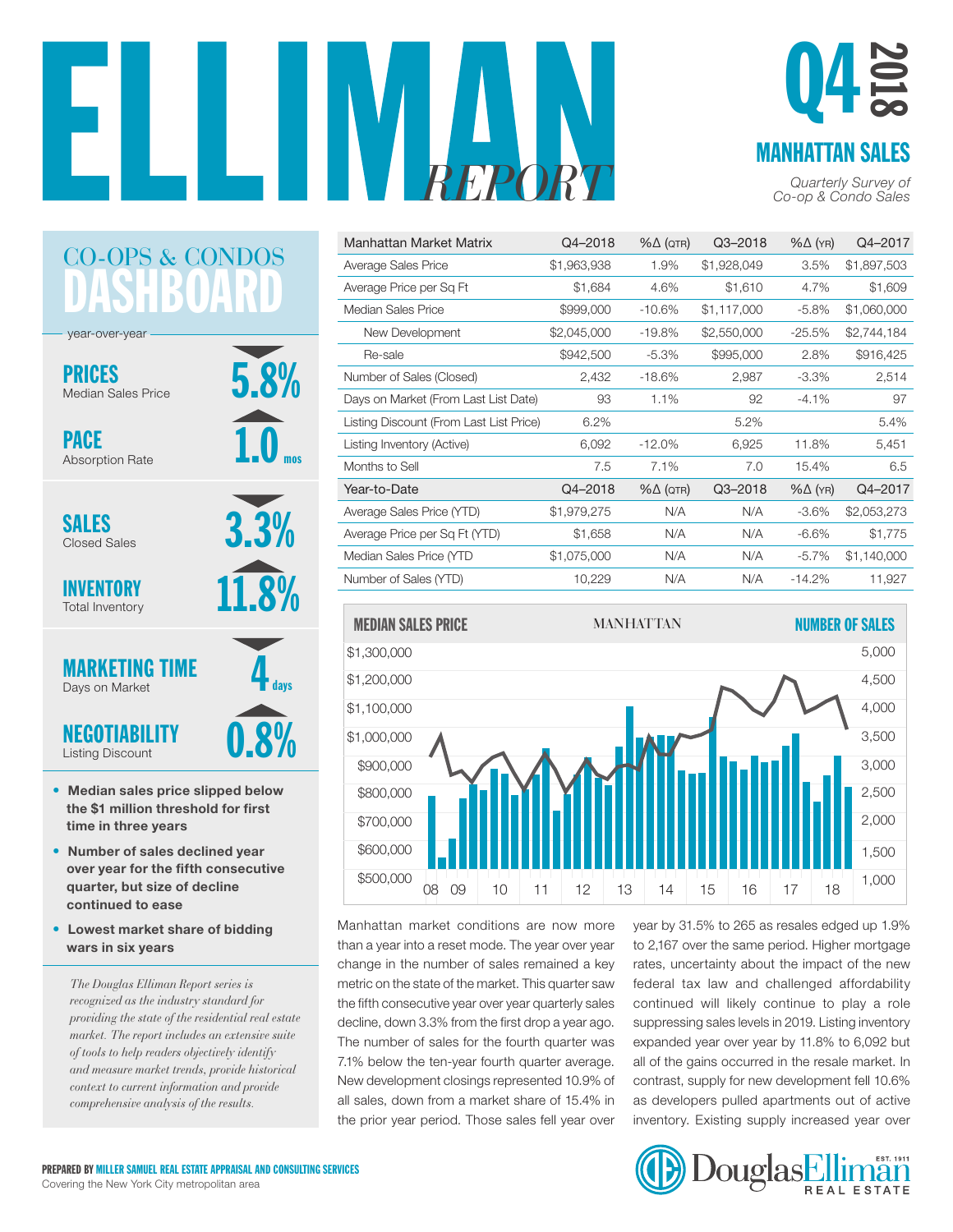year by 17.1% to 5,150 with the most significant gains seen in the studio and 1-bedroom market, a consistent pattern throughout 2018. The studio and 1-bedroom market inventory were up 12.3% and 20.1% respectively year over year. The listings for 2-bedrooms, 3-bedrooms, and 4-bedrooms were up 6.2%, up 4.2% and down 4.3% respectively. Higher mortgage rates had more impact on the starter market which was more reliant on financing. However, even with the increase in starter inventory, studio and 1-bedroom sales remained the fastest moving submarkets. Their Months to Sell, defined as the number of months to sell all active listings at the current rate of sales, was 5.4 and 6.1 months respectively while the overall market averaged 7.5 months. The total market share of "all cash" purchases rose 4.2% to 55.4% from the year-ago quarter, the highest share tracked in the five-year window of data so far. Apartment sales below \$500,000 were purchased by cash buyers 36% of the time, while sales above \$5 million were purchased by cash buyers 90.4% of the time. Median sales price slid 5.8% to \$999,000 down 5.8% from \$1,060,000 in the year-ago quarter, and was the first time this indicator fell below the \$1 million threshold in three years. Most of this decline was related to the expiration of the legacy contract pipeline where older and much higher priced new development contracts had largely closed by the end of 2017. It is important to note that the median sales price for resales has not shown a year over year decline in seven consecutive quarters. The market share of sales that were subject to a bidding war was 7%, the lowest level in nearly six years and within the range that is considered "normal." Days on market, the average number of days to sell all apartments that closed during the quarter slid by 4.1% to 93 days from the year-ago quarter. This

### RE-SALES

- Fifth consecutive year over year gain in re-sale inventory at rising rate
- After four quarters of year over year declines, sales edged higher
- All price trend indicators and marketing time moved higher



MANHATTAN MONTHS TO SELL CO-OP CO-OP CO-OP CO-OP CO-OP CO-OP CO-OP CO-OP CO-OP CO-OP CO-OP CO-OP CO-OP CO-OP C<br>The co-op co-op co-op co-op co-op co-op co-op co-op co-op co-op co-op co-op co-op co-op co-op co-op co-op co-o [7.5 Month Rate, 10-year average] MANHATTAN MONTHS TO SELL **CO-OP CONDO** [7.5 Month Rate, 10-year average]  $\Omega$ 5  $1<sub>0</sub>$ 15  $20$ 25 <500K \$500K-\$999K \$1M-\$1.49M 1.5M-\$1.99M \$2M-\$2.99M \$3M-\$4.99M \$5M-\$9.99M \$10M+

decline suggests that sellers are pricing more in sync with current market conditions. Listing discount, the percentage difference between development closing was 3,386 square feet, the list price at the time of sale and the sales <br>
15.3% year over year. Luxury resales average price, rose to 6.2% from 5.4% in the prior-year .<br>quarter. The listing discount reached its highest quarterly average in six years indicating more negotiability by sellers. In a reversal from the prior quarter, the luxury market, representing the top 10% of all sales, showed across the board

price gains mainly from the rise in average sales size. The average square footage of a luxury new development closing was 3,386 square feet, up 15.3% year over year. Luxury resales averaged 2,935 square feet, up 3.6% over the same period. Luxury resales accounted for nearly two times the number of luxury new development sales in the quarter. The luxury entry threshold fell 0.1% to \$3,900,000, virtually unchanged from the yearago quarter.

| <b>Re-Sales Market Matrix</b>           | Q4-2018     | $% \triangle (QTR)$ | $Q3 - 2018$ | $% \Delta (YR)$ | Q4-2017     |
|-----------------------------------------|-------------|---------------------|-------------|-----------------|-------------|
| Average Sales Price                     | \$1,529,425 | $-4.3%$             | \$1,598,560 | 1.7%            | \$1,503,674 |
| Average Price per Sq Ft                 | \$1,399     | $-1.2%$             | \$1.416     | 0.5%            | \$1,392     |
| Median Sales Price                      | \$942,500   | $-5.3%$             | \$995,000   | 2.8%            | \$916,425   |
| Number of Sales (Closed)                | 2.167       | $-17.5%$            | 2.627       | 1.9%            | 2,127       |
| Days on Market (From Last List Date)    | 91          | 9.6%                | 83          | 5.8%            | 86          |
| Listing Discount (From Last List Price) | 5.8%        |                     | 5.0%        |                 | 5.7%        |
| Listing Inventory (Active)              | 5.150       | $-13.3%$            | 5.937       | 17.1%           | 4,397       |
| Months to Sell                          | 7.1         | 4.4%                | 6.8         | 14.5%           | 6.2         |
| Sales Share of Overall Market           | 89.1%       |                     | 87.9%       |                 | 84.6%       |

Note: This sub-category analyzes all co-op & condo re-sales available. The data is also contained within the co-op & condo markets presented.

\$500,000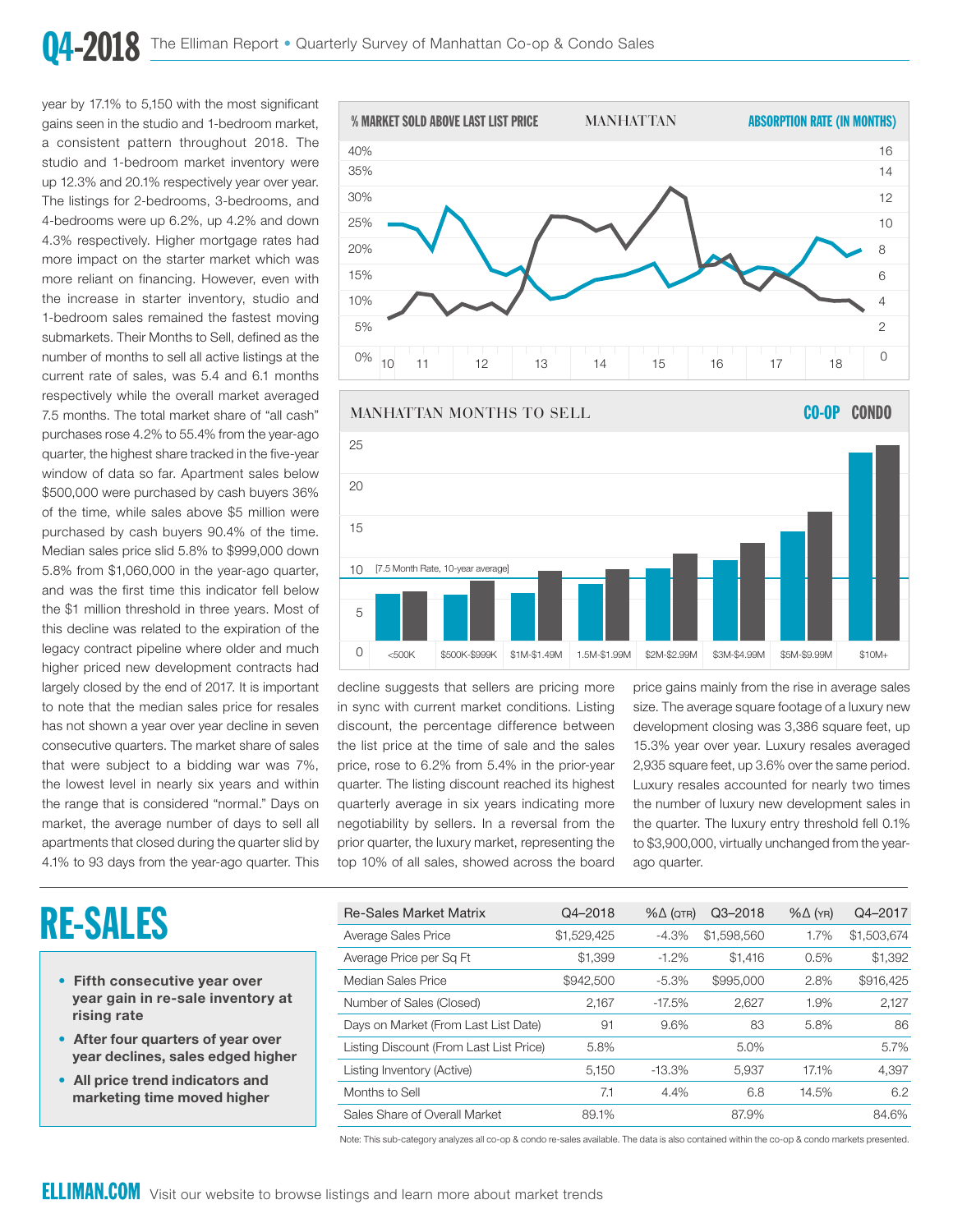35%

## CO-OPS

- Median sales price and number of sales for co-ops outperformed condos
- Fourth consecutive year over year gain in listing inventory
- Median sales price has not seen a year over year decline nine quarters

| Co-op Mix  | Sales<br>Share | Median<br>Sales Price |
|------------|----------------|-----------------------|
| Studio     | 17.5%          | \$439,000             |
| 1 bedroom  | 40.9%          | \$698,500             |
| 2 bedroom  | 27.5%          | \$1,200,000           |
| 3 bedroom  | 10.3%          | \$2,225,000           |
| 4+ bedroom | 3.8%           | \$4.640.000           |

| Co-op Market Matrix                     | Q4-2018     | $% \triangle (QTR)$ | Q3-2018     | $% \triangle (YR)$ | Q4-2017     |
|-----------------------------------------|-------------|---------------------|-------------|--------------------|-------------|
| Average Sales Price                     | \$1,241,655 | $-7.9\%$            | \$1,347,890 | 0.5%               | \$1,235,038 |
| Average Price Per Sq Ft                 | \$1.225     | $-5.0%$             | \$1.290     | 2.1%               | \$1,200     |
| Median Sales Price                      | \$790,000   | $-7.1\%$            | \$850,000   | 2.6%               | \$770,000   |
| Number of Sales                         | 1,412       | $-15.3\%$           | 1,668       | 5.3%               | 1,341       |
| Days on Market (From Last List Date)    | 86          | 8.9%                | 79          | 8.9%               | 79          |
| Listing Discount (From Last List Price) | 5.6%        |                     | $3.9\%$     |                    | 4.6%        |
| Listing Inventory (Active)              | 2.871       | $-13.7\%$           | 3.328       | 23.8%              | 2,320       |
| Months to Sell                          | 6.1         | 1.7%                | 6.0         | 17.3%              | 5.2         |

" 16



# **CONDOS**

- Sales fell short of last year's total with new development declining more than resales
- While listing inventory edged higher, active new development inventory declined as developers pulled units from the market
- Price trend indicators showed mixed year over year trends

| Condo Mix  | Sales<br>Share | Median<br>Sales Price |
|------------|----------------|-----------------------|
| Studio     | 10.4%          | \$634,000             |
| 1 bedroom  | 34.9%          | \$1.058.849           |
| 2 bedroom  | 31.9%          | \$1.825.417           |
| 3 bedroom  | 15.4%          | \$3.695.000           |
| 4+ bedroom | 7.5%           | \$8,502,281           |

| Condo Market Matrix                     | Q4-2018     | $% \triangle (QTR)$ | Q3-2018     | $% \triangle (YR)$ | Q4-2017     |
|-----------------------------------------|-------------|---------------------|-------------|--------------------|-------------|
| Average Sales Price                     | \$2,963,804 | 11.3%               | \$2,661,716 | 11.6%              | \$2,654,848 |
| Average Price Per Sq Ft                 | \$2,152     | 12.5%               | \$1.913     | 9.5%               | \$1,965     |
| Median Sales Price                      | \$1,479,235 | $-8.1\%$            | \$1,610,000 | $-9.5%$            | \$1,634,186 |
| Number of Sales                         | 1.020       | $-22.7\%$           | 1.319       | $-13.0\%$          | 1,173       |
| Days on Market (From Last List Date)    | 106         | $-2.8\%$            | 109         | $-8.6\%$           | 116         |
| Listing Discount (From Last List Price) | 6.7%        |                     | 6.1%        |                    | 5.9%        |
| Listing Inventory (Active)              | 3.221       | $-10.5%$            | 3.597       | 2.9%               | 3,131       |
| Months to Sell                          | 9.5         | 15.9%               | 8.2         | 18.8%              | 8.0         |